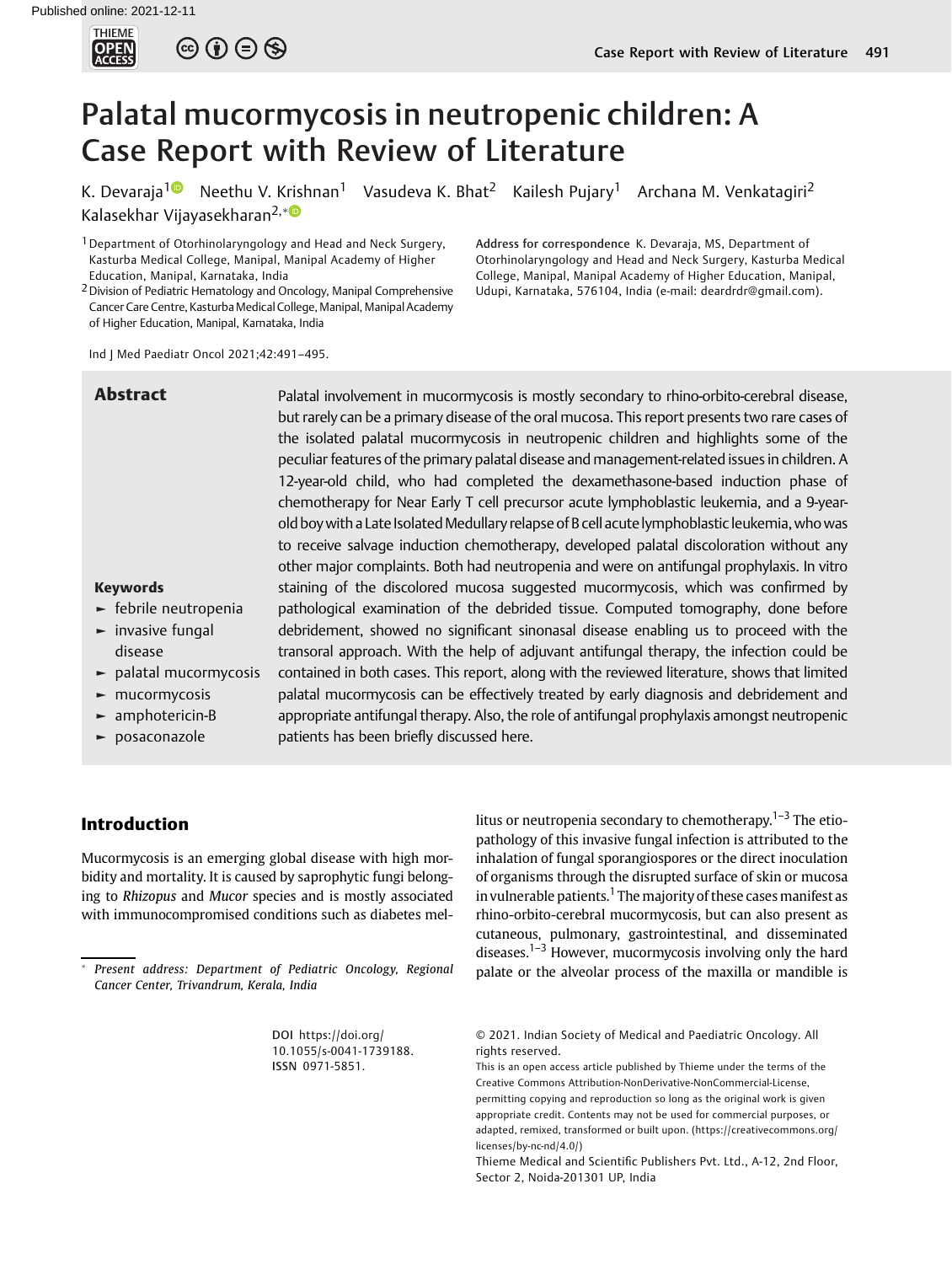reported very rarely.<sup>4–6</sup> Also, there are only a handful of reports in the literature about mucormycosis among chil $dren.<sup>7-10</sup>$  This case report presents the clinical courses of two rare cases of palatal mucormycosis, seen in children who were on acute lymphoblastic leukemia (ALL) therapy, along with an appropriate literature review.

# Case 1

A 12-year-old child, who had completed the dexamethasonebased induction phase of chemotherapy for Near Early T cell precursor acute lymphoblastic leukemia (ETP-ALL), was admitted to the high dependency unit of pediatric hematooncology with febrile neutropenia. The child was on fluconazole for Candida tropicalis septicemia when he developed a blackish crust on theleft side upper alveolus and adjacent hard palate. While the otorhinolaryngology team was called for further evaluation of this new symptom, the patient was started on conventional amphotericin B with the starting dose of 0.5 mg/kg/day, which was increased to 1.5 mg/kg/day after 2 days. On enquiring further, there were no associated complaints of nasal discharge, blockage, postnasal drip, or any ear or throat complaints. General examination revealed that the boy was febrile and had tachycardia. On local examination, there was a black eschar of 3 cm  $\times$  2 cm along the left maxillary alveolus extending to the adjacent hard palate, as shown in ►Fig. 1A. The lesion had involved the canine and the first two left maxillary premolars, with a visible oroantral fistula along the labial surface of the alveolus. Potassium hydroxide (KOH) mount from the scrapings of the lesion revealed filamentous fungal elementsin the form of broad, sparsely septate hyphae, branching at 90 degrees, suggestive of mucormycosis. Blood counts showed severe neutropenia with thrombocytopenia. Computed tomography of the paranasal sinuses, depicted in  $\blacktriangleright$ Fig. 1B, showed mucosal thickening in the ipsilateral maxillary sinus, without any bone erosion. The patient was taken up for emergency surgical debridement via a transoral approach, with adequate platelet transfusions and reserve. Intraoperatively, the debridement of dead bone accompanied the removal of the left upper canine, premolar, and first molar for disease clearance. On-table examination of the mucosa of the left maxillary sinus was found to be not involved except on the floor, adjacent to the diseased alveolus. Following the surgical debridement, the patient continued to

receive conventional amphotericin B for 28 days, during which he developed intermittent but marked electrolyte disturbance, requiring daily potassium and magnesium corrections. He was also started on interim 6 mercaptopurine within 48 hours of surgery, for a duration of 14 days, following which the consolidation chemotherapy was continued. The last week of therapy with amphotericin B was overlappedwith tablet posaconazole, at the dose of 300 mg twice daily on the first day and 300 mg once a day thereafter. The patient was discharged on tablet posaconazole, which he took until the end of the intensive phase of chemotherapy that lasted nearly 5 months. As demonstrated in  $\blacktriangleright$ Fig. 1C, the palatal wound healed well without any evidence of recurrence on three subsequent follow-up visits 1 month apart. The nasogastric tube was removed in the second month of surgery, and the oral feeds were started successfully without nasal regurgitation. Currently, the patient is in remission and free of fungal disease, and awaiting prosthodontic rehabilitation for missing teeth.

# Case 2

A 9-year-old boy with a Late IsolatedMedullary relapse of B cell ALL, admitted to pediatric oncology ward for salvage induction chemotherapy under voriconazole prophylaxis, complained of discoloration of mucosa over the hard palate. On examination, a 3 cm  $\times$  3 cm black eschar was noted on the left side of the hard palate, adjacent to the alveolus from the upper lateral incisor until the second premolar posteriorly. The patient had no symptoms of pain or fever, nor he complained of any nasal or ear problems. With the clinical suspicion of breakthrough mucormycosis, otorhinolaryngology opinion was sought for emergency debridement. Meanwhile, computed tomography of the face demonstrated minimal mucosal thickening of the maxillary sinus on the same side, and the KOH mount from the mucosal crust showed fungal elements suggestive of mucormycosis. The patient was started on intravenous infusion of conventional amphotericin B at the rate of 0.5mg/kg/day and was taken up for debridement on the same day. A surgery similar to the first case was carried out under general anesthesia. The affected portion of alveolar process of the left maxilla was removed, from the left upper incisors until the first molar, and the entire specimen was sent for fungal culture and histopathology. On examining themaxillary sinus through the defect, it was found to be uninvolved in this case too. The



Fig. 1 Clinico-radiological images of case-1, showing necrosis of left hard palate adjacent to premolar teeth in A, the coronal image of computed tomography with minimal mucosal thickening in B, and healed surgical defect after a month of debridement in C.

Indian Journal of Medical and Paediatric Oncology Vol. 42 No. 5/2021 © 2021. Indian Society of Medical and Paediatric Oncology. All rights reserved.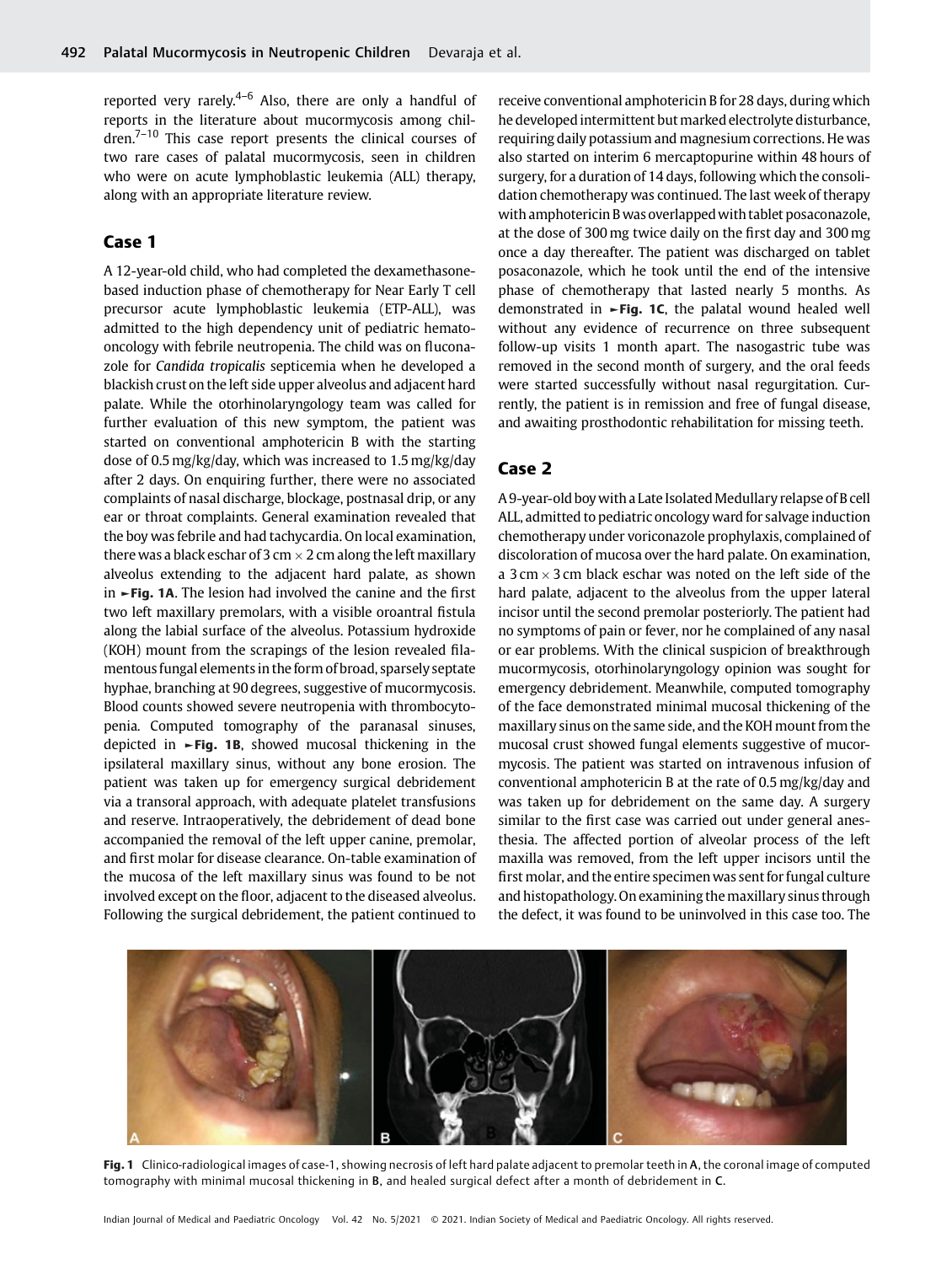patient had an uneventful postoperative recovery and continued receiving aggressive antifungal therapy in the form of conventional amphotericin B, 1.5 mg/kg/day, along with daily monitoring of electrolytes and blood counts. Postoperatively, he was started on oral chemotherapy, interim 6 mercaptopurine within 48 hours of surgery, which was followed up by maintenance chemotherapy per protocol. His histopathology from the excised specimen was reported as invasive mucormycosis and had also suggested concomitant cytomegalovirus (CMV) infection, which was confirmed subsequently by the elevated blood CMV DNA copy numbers. The surgical wound in the oral cavity was cleaned and monitored regularly for the possible progression of the disease. The patient also received ganciclovir for 14 days after the confirmation of CMV infection. Although the plan was to continue amphotericin for 28 days, overlapped with oral posaconazole during thelast week, it had to be stopped after 21 days due to the severe and nonresponding electrolyte disturbance. The patient was started on syrup posaconazole at the dose of 5 mL thrice with a fatty meal. One month post-surgery, there was no evidence of recurrence in the oral or nasal cavity, with optimal healing

of the surgical defect in the palate. Subsequently, the nasogastric tube was removed, and the child was started on oral feeds. The child was discharged on oral posaconazole, but he contracted novel Coronavirus-19 infection while on oral maintenance therapy after 2 weeks of discharge and succumbed to the same.

### **Discussion**

Generally, palatal involvement in mucormycosis occurs secondary to the spread of invasive infection from sinonasal disease.<sup>11–14</sup> Only rarely does mucormycosis occur inside the oral cavity, with isolated necrosis of the hard palate or alveolar process of maxilla or mandible. $3-5,8-10$  Similarly, the occurrence of rhino-orbito-cerebral mucormycosis itself is not uncommon among neutropenic adult patients who are on chemotherapy for hematological malignancies, but the limited disease of the hard palate has been reported very rarely in neutropenic patients, that too in children.<sup>14–19</sup> ►Table 1 summarizes the published reports of mucormycosis limited to the oral palate, including those cases that involved children

Table 1 Previously published cases of palatal mucormycosis (without significant sinonasal disease)

| Author(s) and year                        | Demographics   | Co-morbidity | <b>Treatment</b>                                                                            | <b>Outcomes</b>               |
|-------------------------------------------|----------------|--------------|---------------------------------------------------------------------------------------------|-------------------------------|
| Samanta et al, 2009 <sup>9</sup>          | 8 year/boy     | ALL          | Surgical debridement and AMB <sup>a</sup><br>(duration not known)                           | Recovered <sup>b</sup>        |
| Abuali et al, 2009 <sup>19</sup>          | 14 year/female | AML          | Posaconazole, caspofungin and<br>AMB <sup>c</sup>                                           | Did not recover               |
| Al Akhrass et al, 2011 <sup>20</sup>      | 31 year/male   | AML          | Repeated surgical debridement,<br>voriconazole, AMB, and<br>posaconazole <sup>c</sup>       | Did not recover               |
|                                           | 38 year/male   | AML          | AMB <sup>c</sup>                                                                            | Did not recover               |
| Manjunatha et al, 2012 <sup>24</sup>      | 50 year/male   | <b>DM</b>    | Surgical debridement and AMB <sup>a</sup>                                                   | Recovered                     |
| Srivastava et al, 2015 <sup>8</sup>       | 2 month/boy    | Nil          | Surgical debridement and Vorico-<br>nazole for 42 days                                      | Recovered                     |
| Kalaskar et al, 2016 <sup>10</sup>        | 18 month/boy   | Nil          | AMB for 31 days                                                                             | Recovered                     |
| Rai et al, 2018 <sup>4</sup>              | 57 year/male   | <b>DM</b>    | Repeated surgical debridement and<br>topical clotrimazole and ketocona-<br>zole for 7 weeks | Partial recovery <sup>d</sup> |
| France et al, 2018 <sup>21</sup>          | 20 year/male   | ALL          | Posaconazole <sup>c</sup>                                                                   | Did not recover               |
| Vučićević Boras et al, 2019 <sup>23</sup> | 54 year/male   | ALL          | Surgical debridement, Posacona-<br>zole, and AMB for 28 days                                | Recovered                     |
| De Oliveria et al, 2020 <sup>16</sup>     | 92 year/male   | Anemia       | AMB <sup>c</sup>                                                                            | Did not recover               |
| Our study                                 | 9 year/boy     | ALL          | Surgical debridement, AMB for<br>28 days and posaconazole for 5<br>months                   | Recovered                     |
|                                           | 12 year/boy    | ALL          | Surgical debridement, AMB for<br>21 days, and posaconazole for 2<br>weeks                   | Recovered <sup>e</sup>        |

Abbreviations: AMB: amphotericin B; AML, acute myeloblastic leukemia; ALL, acute lymphoblastic leukemia, DM, diabetes mellitus.

Note that prior to our report, there were only 3 case reports of palatal mucormycosis among children (colored rows).

<sup>a</sup>The duration of AMB was not mentioned.

**BRecovered from that episode of mucormycosis without any evidence of relapse even after discontinuing antifungal therapy.** c Died in hospital due to persistent disease.

dLost to follow-up during ongoing treatment but had shown significant clinical improvement to therapy.

eRecovered from fungal disease but died due to novel Coronavirus-19 infection.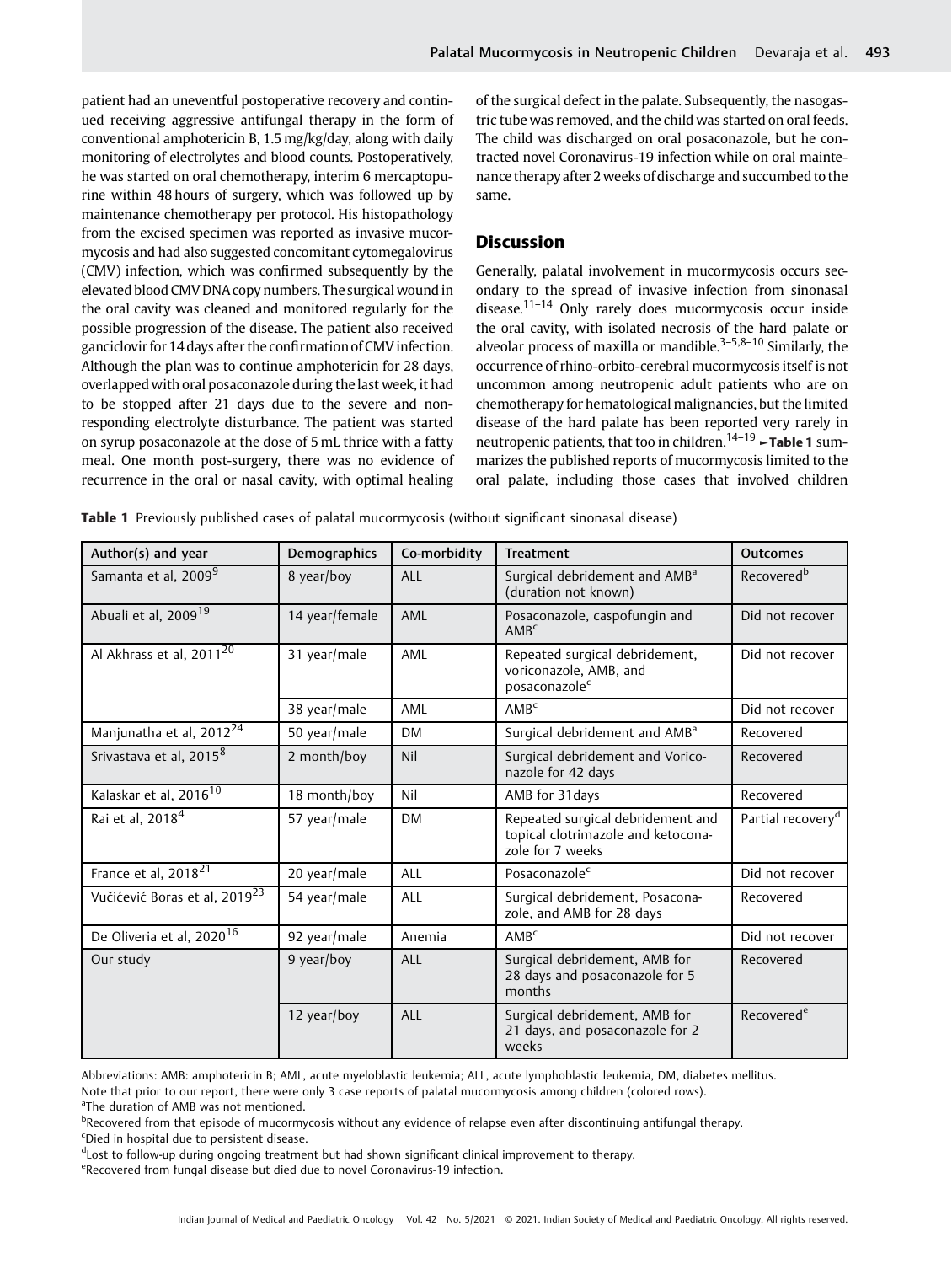with secondary neutropenia due to chemotherapy for hematological diseases. The two cases narrated here not only represent the rare form of mucormycosis but also involve an unusual age group, making this a peculiar case report. The following paragraphs discuss some of the salient features of isolated palatal mucormycosis, including the nuances related to its management in children and the controversy surrounding the voriconazole prophylaxis in neutropenic patients.

Contrary to the classical clinical manifestations of rhinoorbital mucormycosis that aid the diagnosis in most of those cases, the clinical diagnosis may not be so straightforward in cases of limited palatal mucormycosis. The presence of mucosal ulceration or necrosis on the palate without any sinonasal manifestations in the latter could rather mimic a malignancy or osteomyelitis.<sup>4,19–21</sup> However, unlike in the case of neoplasm or osteomyelitis, the onset of palatal lesion is quite dramatic, and the progression is relatively rapid in invasive fungal disease. Despite the drastic clinical evolution of mucormycosis, the actual ulceration or necrosis of the hard palate and overt oroantral fistula are generally preceded by a slight discoloration of the mucosa or by a submucosal swelling.<sup>16</sup> Such preceding clinical signs have also been reported in cases of rhino-orbital mucormycosis with palatal involvement.<sup>13,20</sup> In other words, the regular monitoring of oral cavity mucosa by the clinicians or by oneself, or by parents in the case of children can aid in the early diagnosis of palatal mucormycosis in vulnerable patients.<sup>9,10</sup> As such, the oral mucosa is prone to many inflammatory conditions and opportunistic infection in neutropenic children and would require regular surveillance.<sup>22</sup> The treating team should have a high index of suspicion, and any doubtful lesion of the palatal mucosa in an immunocompromised patient is to be biopsied at the earliest to rule out the possibility of mucormycosis.

As per the recently published "global guideline for the management of mucormycosis," surgical debridement of the involved tissue remains a strongly recommended first-line therapy along with high-dose liposomal amphotericin B, for almost all cases of mucormycosis, irrespective of the age of the patient and medical comorbidities.<sup>23</sup> As it can be noticed in ►Table 1, the chances of recovery seem to reduce if active surgical debridement is not considered early in the course. Some of the reasons for not considering the surgical debridement in previous reports were poor general condition, low platelet count, and most importantly, the fear of post-surgical morbidity in the form of oro-antral fistula.<sup>12,15-17</sup> We proceeded with surgical debridement despite the low platelet count and possible postoperative morbidity, with adequate platelet cover and appropriate consent. Although the surgical intervention for palatal mucormycosis could pose a greater challenge in younger children with respect to restoring oral feeding, it needs to be done in confirmed cases of invasive fungal disease to prevent further disease progression and corresponding poorer outcome. Besides, there are several reports of successful rehabilitation of larger palatal defects even among infants as young as 2 to 3 months, supporting the decision to proceed with surgical debridement in younger children, whenever indicated. $8-10$  Even in

our index cases, we could restore the oral feeding after the local site healed well. Because the size of the defect was not large and the affected children were relatively older, both of our patients could learn to swallow well without having the need for palatal prosthesis.

Apart from the timely surgical debridement and adequate antifungal therapy, the nature of the underlying co-morbidity and the area of involvement by the invasive fungal disease also seem to have prognostic role in mucormycosis cases.<sup>24,25</sup> As per an analysis, mucormycosis in neutropenic patients tend to have poorer survival compared with similar illness in diabetic patients.<sup>25</sup> However, most of the previous reports of mucormycosis in neutropenic children have exhibited a favorable outcome, attributing the therapeutic success to early diagnosis, adequate surgical debridement, and appropriate antifungal therapy.<sup>7–10,14</sup> With respect to the area of disease involvement, a limited disease, localized only to the hard palate, probably contributes to the successful outcome seen in cases of palatal mucormycosis.<sup>8-10,18</sup>

Generally, neutropenic patients on intense chemotherapy tend to receive antifungal prophylaxis for the prevention of invasive fungal disease due to opportunistic fungi. Because invasive aspergillosis is common during chemotherapy-induced prolonged neutropenia, as opposed to mucormycosis in diabetes mellitus, voriconazole is the preferred antifungal agent of choice for prophylaxis in such neutropenic patients, and posaconazole is reserved for the latter. Interestingly, several reports have linked voriconazole prophylaxis in neutropenia to the occurrence of breakthrough mucormycosis.22,26,27 As per Kontoyiannis et al, 48% of their mucormycosis cases were on voriconazole prophylaxis.<sup>27</sup> However, there is an obvious skepticism about this association between voriconazole prophylaxis and breakthrough mucormycosis.<sup>28,29</sup> A subsequent epidemiological study that compared the cumulative incidences of invasive mucormycosis before and after the commercial use of voriconazole downplayed the role of voriconazole prophylaxis in mucormycosis.<sup>30</sup> This study attributed the increased number of mucormycosis cases after the introduction of voriconazole prophylaxis to an increase in the number of susceptible individuals. Lastly, although posaconazole can be a reliable alternative for prophylaxis in neutropenic patients, with the added benefit of preventing mucormycosis, the financial burden associated with longterm use of posaconazole is a major hurdle for its routine/universal clinical application, especially in developing nations. Nevertheless, apart from being used as an oral antifungal for treating the proven cases of mucormycosis, posaconazole should be used prophylactically during a subsequent episode of relapse of neutropenia in such cases, to prevent the reemergence of mucormycosis.

### Conclusion

Mucormycosis can rarely involve only the alveolar process and adjacent palate. Although it is extremely rare in children with neutropenia, it can be managed successfully by timely surgical debridement and adequate antifungal therapy.